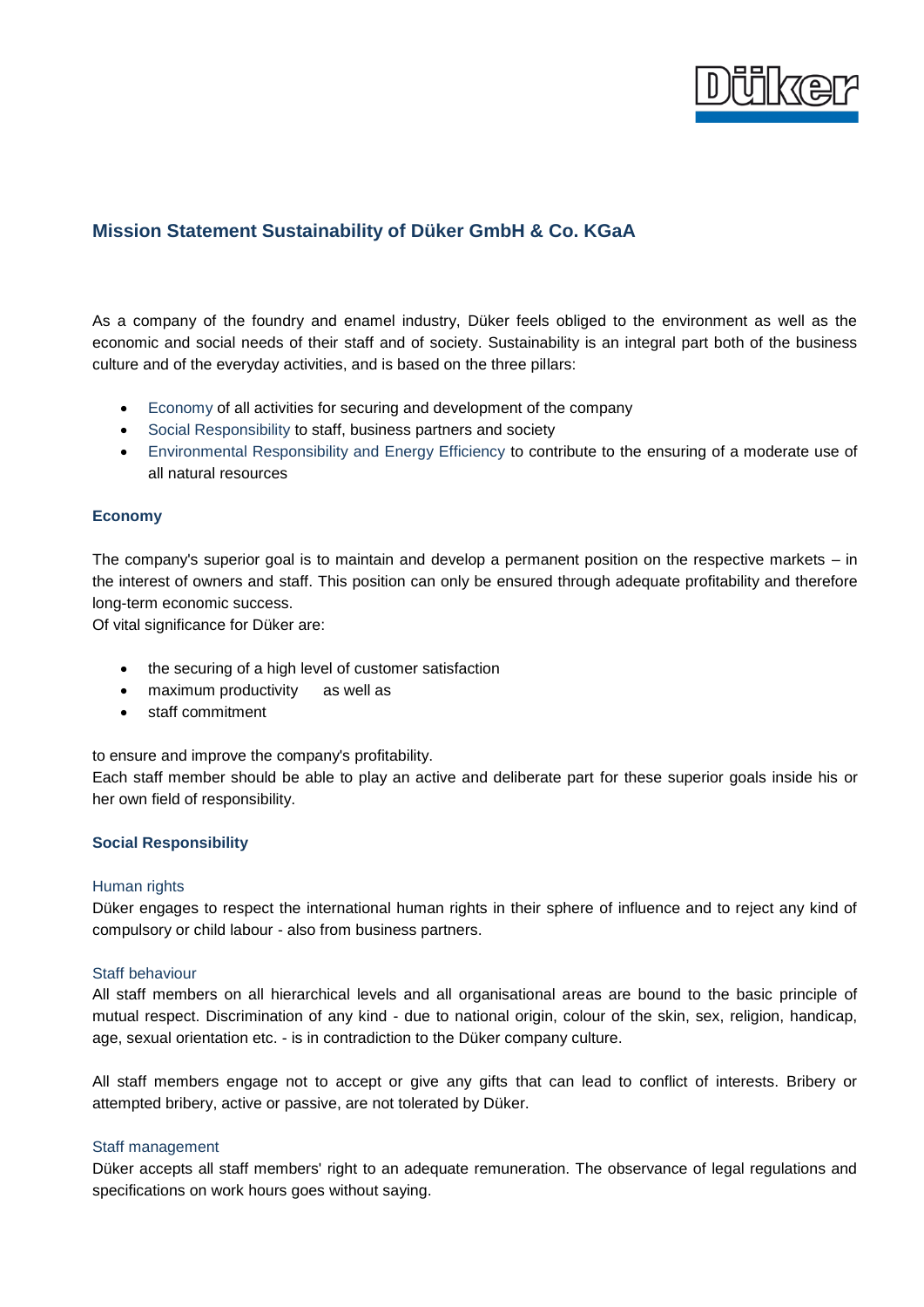

All staff members can speak freely of their concerns, formulate suggestions to improve the technical and administrative processes, safety at work and environmental protection in the Düker ideas management DIM, and are entitled to have their suggestions examined and implemented after a positive evaluation.

Furthermore Düker respects all staff members' right to freedom of association.

A scheduled, permanent qualification of staff members regarding professional, methodical and social matters is for Düker a significant investment into the future, in order to be able to respond to the increasing and manifold requirements of the markets and the working environment.

### Safety at work

Companies are sustained by humans. Our staff shapes Düker's success. Therefore the protection of their health, avoidance of injury and maintaining of their work force are both a humane and a business concern. For this end, we evaluate systematically the risks and effects of the workplaces, machines, plants and working materials on our staff's health. On this basis we arrange for them to be protected of dangers through mechanical hazards, working materials, noise, heat and vibration.

The qualification, sensitisation and regular training form the essential basis to integrate a health and safety measures in our staff's activities. The observance of legal requirements for safety at work is the basis of our health and safety system. For a systematic development of our health and safety system, we orientate ourselves on the requirements of BS OHSAS 18001. Health and safety targets and their controlling ensure this development.

# **Environmental Responsibility and Energy Efficiency**

For Düker, environmental protection and energy efficiency are fundamental obligations on the way to reach the declared company goals, and for each staff member it is an essential aspect of his or her operative activities. In this sense, the preservation of the environment and the responsible use of natural resources - in particular energy sources - are not ends in themselves, but secure the company's future and the quality of life of future generations.

The Düker manufacturing processes have elevated requirements in material and energy. From this point of view, economy and ecology are of particular significance to Düker. The economical, efficient use of natural resources affects directly the company's economic success.

Since 2011, Düker has introduced an environmental management system as per EN ISO 14001 and an energy management system as per EN 50001.

Düker regularly and systematically determines and appraises self-caused environmental impacts and tries to work towards limiting them to an ecologically compliant measure. This also applies to the selection and use of raw materials and ingredients, energy carriers, technical equipment and work processes. The use of energyefficient technologies is important when acquisitioning new equipment or when modifying machinery and plants. The observance of the legal environmental requirements including the energy sector is considered only a minimum requirement.